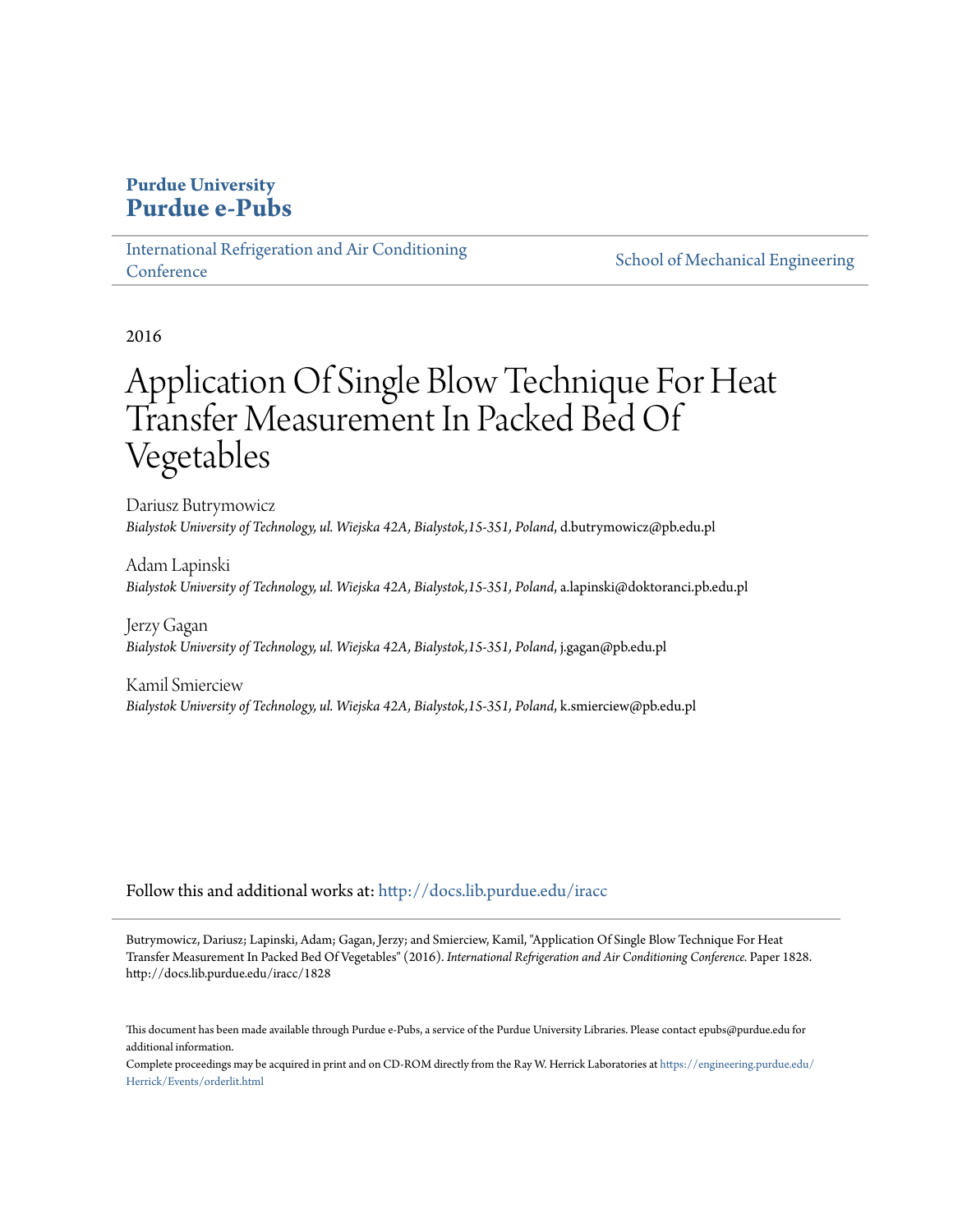## **Application of single blow technique for heat transfer measurement in packed bed of vegetables**

Dariusz BUTRYMOWICZ\*, Adam ŁAPIŃSKI, Jerzy GAGAN, Kamil ŚMIERCIEW

Bialystok University of Technology Wiejska 45C, Bialystok, 15-351, Poland, [d.butrymowicz@pb.edu.pl](mailto:d.butrymowicz@pb.edu.pl)

#### \* Corresponding Author

#### **ABSTRACT**

The non-invasive measurement of the mean heat transfer coefficient for the packed bed of fruits and vegetables may be thought as still open issue. There is a clear need for the assessment of heat transfer conditions for various types of fruits and vegetables in order to accurately predict the thermal load that is necessary to select refrigeration equipment for cold storage chamber. Additionally, there is significant development in numerical modeling of heat and mass transfer processes in cold storage chambers for fruits and vegetables which requires precise heat transfer description.

The theoretical basis for the indirect measurement approach of heat transfer coefficient for the packed bed of vegetables that is based on single blow technique is presented and discussed in the paper. The approach based on the modified model of Liang and Yang was presented and discussed. The testing stand consisted of a dedicated experimental tunnel along with auxiliary equipment and measurement system are presented. The geometry of the tested matrices were presented. Selected experimental results of heat transfer and pressure drop are presented and discussed for the packed bed of Chinese cabbage. These results were presented as dimensionless relationships.

### **1. INTRODUCTION**

The paper deals with approach of the measurement of heat transfer and flow resistance in packed bed of fruits with Chinese cabbage as an exemplary case. The knowledge on heat transfer conditions during cooling of vegetables and fruits is necessary for the design of the cold storage chamber.

Usually measurement of the flow resistance in packed bed of vegetables or fruits is not very difficult. However, the measurement of the heat transfer coefficient may be thought as a challenge in most cases due to very complicated geometry of the bed elements. This is the reason why it is impossible to apply the simplest direct methods of the measurement of the heat transfer coefficient that are based on the direct measurement of the temperature of the vegetables, gas temperature distribution as well as heat flux density. This means that in this case an indirect method must be applied. The methodology of such measurement is proposed in this paper.

#### **2. METHODOLOGY OF HEAT TRANSFER COEFFICIENT MEASUREMENT**

The so-called single blow technique is thought to be an efficient method used to experimentally determine the average heat transfer coefficient *α* in the packed bed of vegetables. Heat transfer coefficient is based on the actual surface area of the bed elements and takes into account convective heat transfer between gas and vegetable surface. In the discussed method the average heat transfer coefficient  $\alpha$  to be found is determined by means of the comparison of the actual temperature profile of gas (that is heated or cooled in the tested packed bed) measured at the outlet of the tested packed bed with the predicted one on the basis of the theoretical model. The agreement between the experimental temperature profiles and theoretical prediction depends on the heat transfer coefficient *α* that is applied in the theoretical model of heat transfer. Various theoretical approaches may be applied in order to predict temperature profile at the outlet for given inlet conditions and the vegetables geometry. Below short review of theoretical models which may be applied in the single blow method is presented.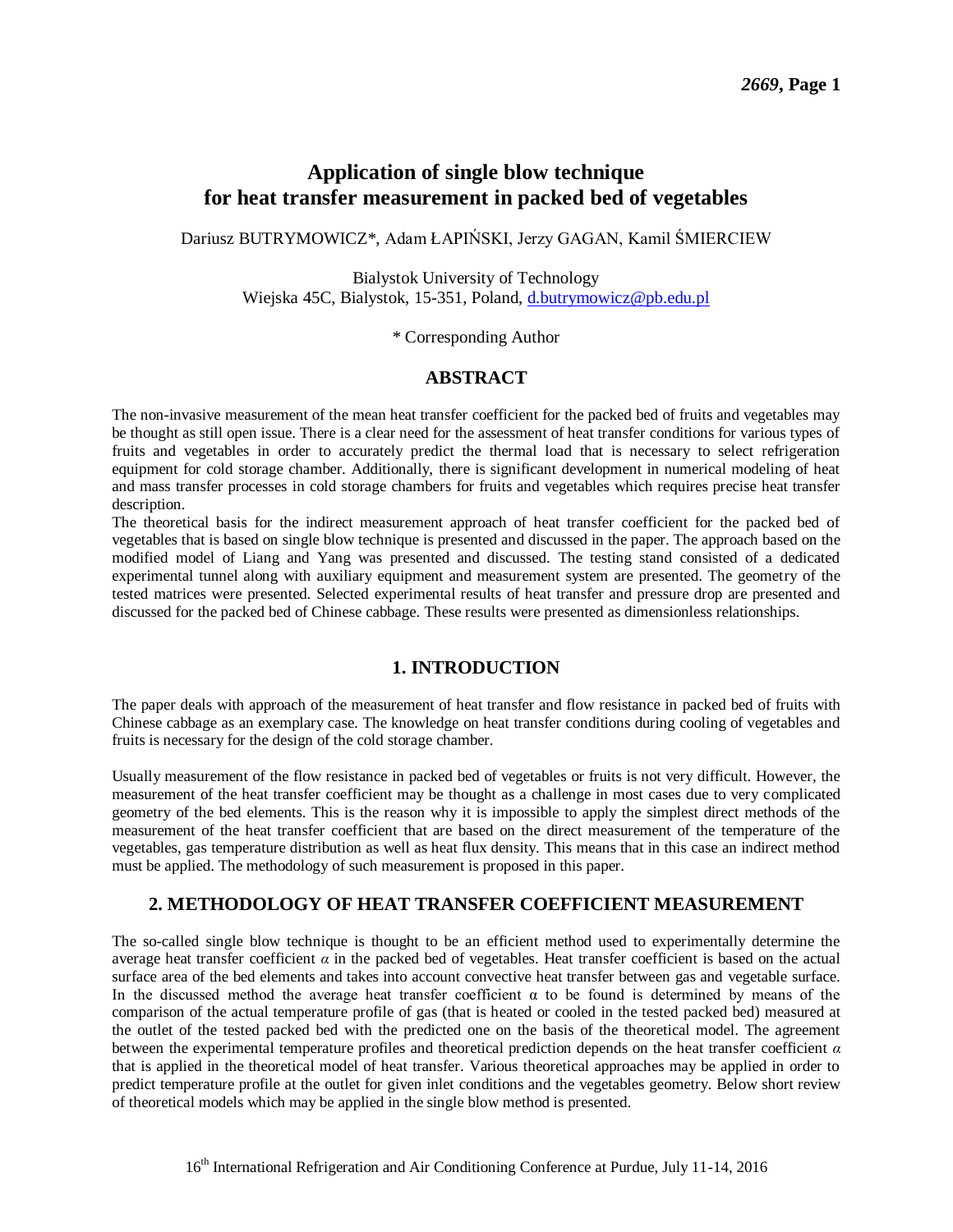The measurement in the single blow method is to record the time variability of gas temperature profile directly at the inlet and outlet of the tested packed bed which is caused by switching the heating section on or off is of key importance for the discussed method. The following conditions need to be met before the measurement:

gas flow is steady state (constant velocity);

the temperature in the measurement section is constant and equal in the axial and radial directions.

Temperature profiles should be measured for different velocities, involving the whole range of Reynolds numbers expected in the range of the operating conditions of the packed bed.



**Figure 1**. Energy balance for fluid (*f*) and solid body (*s*) for heater exchanger element

Temperature profiles recorded during the single blow technique measurements are used when solving equations modelling heat exchange in the tested packed bed. The measured temperature leap or profile at the inlet to the test section is the boundary condition for the model equations. The measured temperature profile at the outlet of the test section should be predicted on the basis of the model. However, the theoretical and the measured outlet temperature profiles may be compared in several ways that may be thought as equivalent.

The most basic one-dimensional model of transient heat transfer between a porous body and a fluid flowing through it is the model proposed by Anzelius (1926). This model became the basis for many further modifications and is still being developed by removing the numerous simplifications assumed by the author in order to obtain analytical solution of the model equations. Anzelius (1926) model is based on the energy balance for a solid body element (porous or perforated packing of the exchanger) in the situation presented in Fig. 1.

The following assumptions were made:

- the physical properties of fluid are independent of temperature;
- gas flow is steady state ( $\dot{m}$  = const);
- the solid has a homogeneous structure;
- the thermal conductivity perpendicular to the flow direction is infinite (both for the fluid and for the solid body);
- the thermal conductivity of the fluid in the flow direction equals to zero;
- the external casing of the packed bed is adiabatic;
- initially the temperature in the exchanger is uniform  $(T_s = T_f = T_i)$ ;
- initially the fluid temperature leaps from  $T_i$  to  $T_f$  and then it remains steady.

Balance equations of the element of fluid and solid body in the non-dimensional form are as follows: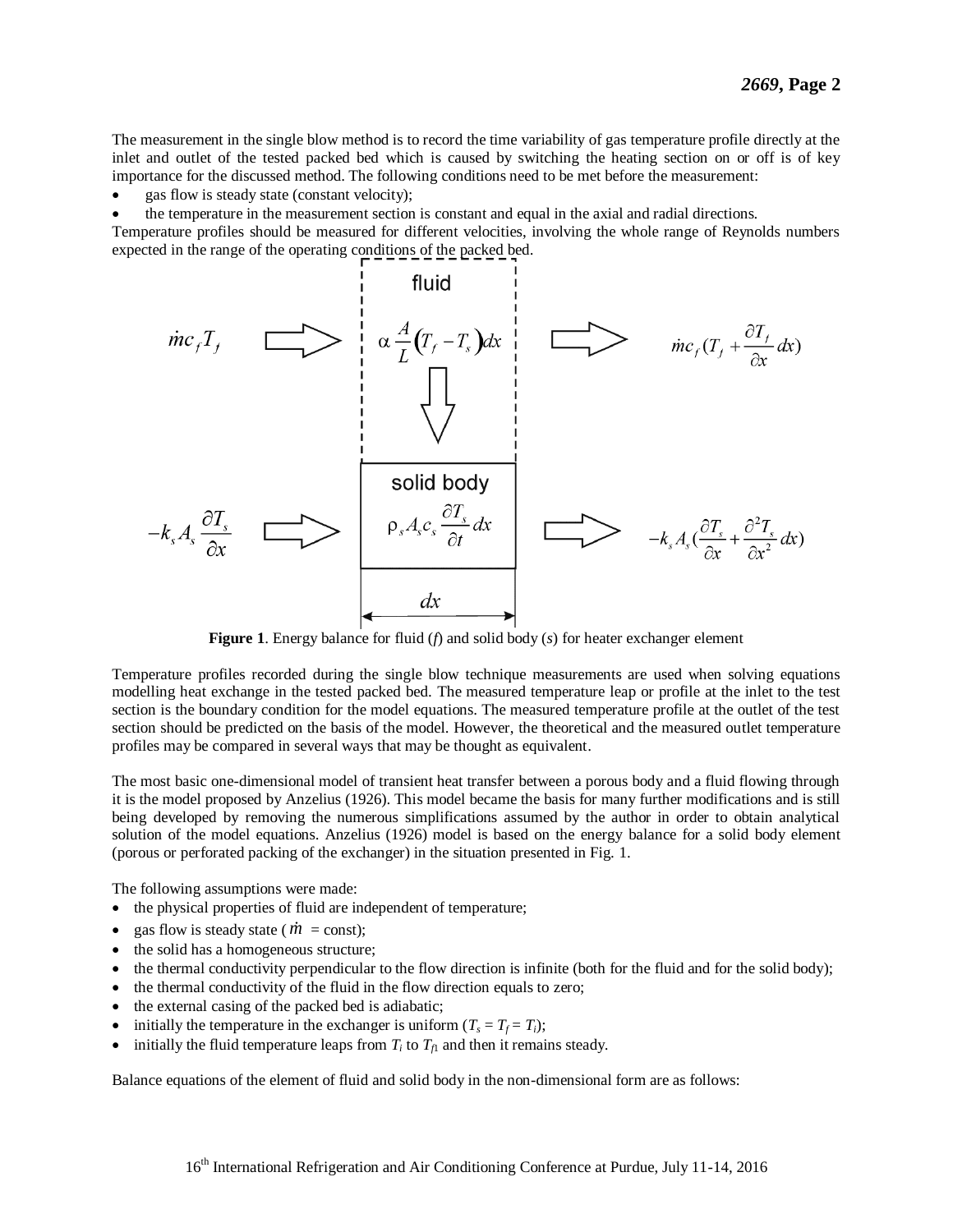$$
\frac{\partial T_f}{\partial z} = T_s - T_f, \qquad (1)
$$

$$
\frac{\partial T_s}{\partial \tau} = \lambda N T U \frac{\partial^2 T_s}{\partial z^2} + \left( T_f - T_s \right),\tag{2}
$$

where non-dimensional time is defined as follows:

$$
\tau = t \frac{\alpha A}{m_s c_s},\tag{3}
$$

and non-dimensional coordinate is defined as:

$$
z = N T U \frac{x}{L}.
$$

After the transformation of the above equations, two new coefficients appear in the energy balance for the solid body, namely the number of heat transfer units:

$$
NTU = \frac{\alpha A}{\dot{m}c_f},\tag{5}
$$

and a parameter connected with solid body thermal conductivity  $k_s$  in the direction  $\theta$  is parallel to the flow direction:

$$
\lambda = \frac{k_s A_s}{\dot{m}c_f L}.
$$
\n(6)

If the conductivity can be ignored, the above equations have analytical solutions developed by Schumann (1929) in the form:

$$
\theta_s = 1 - e^{-(z+\tau)} \sum_{n=0}^{\infty} z^n \frac{d^n}{d(z\tau)^n} \left( J_0 \left( 2i \sqrt{z\tau} \right) \right),\tag{7}
$$

$$
\theta_f = 1 - e^{-(z+\tau)} \sum_{n=1}^{\infty} z^n \frac{d^n}{d(z\tau)^n} \big( J_0 \big( 2i \sqrt{z\tau} \big) \big), \tag{8}
$$

where  $\theta$  is non-dimensional temperature defined as follows:

$$
\theta = \frac{T - T_i}{T_{f1} - T_i}.
$$
\n(9)

The distributions of temperatures obtained from the above Schumann analytical solution can be used to determine the heat transfer coefficient  $\alpha$  if the experiment well agrees with the boundary and initial conditions assumed in the model. Then, comparing the measured temperature distribution  $T_f(t)$  at the packed bed (packed bed) outlet with the theoretical temperature distribution the spot  $z = NTU$ , the best fit will be achieved if the value  $\alpha$  specific for the tested exchanger is used (Furnas, 1932).

Instead of comparing the temperature profiles, their derivatives can be used, and in particular their maximum values. Locke (1950) differentiated the solution for the outlet temperature  $T_1 = T_f(\tau, z=NTU)$  at constant *NTU* and obtained the relationship for the slope *S* of the curve describing evolution of temperature  $T_p$  in dimensionless coordinates. This makes it possible to determine the derivative from the experimental profile of outlet temperature  $T_p(t)$  and the experimental value *S*<sub>max</sub>. For that value it is possible to obtain the corresponding *NTU* value, and then find the needed value of coefficient  $\alpha$ .

Solving the model equations taking into consideration heat conductivity along the solid body is only possible with numerical methods. The necessary calculations were done e.g. by Howard (1964), and his findings in the form of tables and graphs of function  $NTU = f(S_{\text{max}})$  for selected values  $\lambda$  within the range of  $[0.005 \dots 10, \infty]$  are also included in the paper presented by Pucci et al. (1967). The effect of the parameter  $\lambda$  on the determination of *NTU* is significant, especially when  $NTU > 10$ . Due to the considerable slope of the curve  $NTU = f(S_{\text{max}})$  this approach of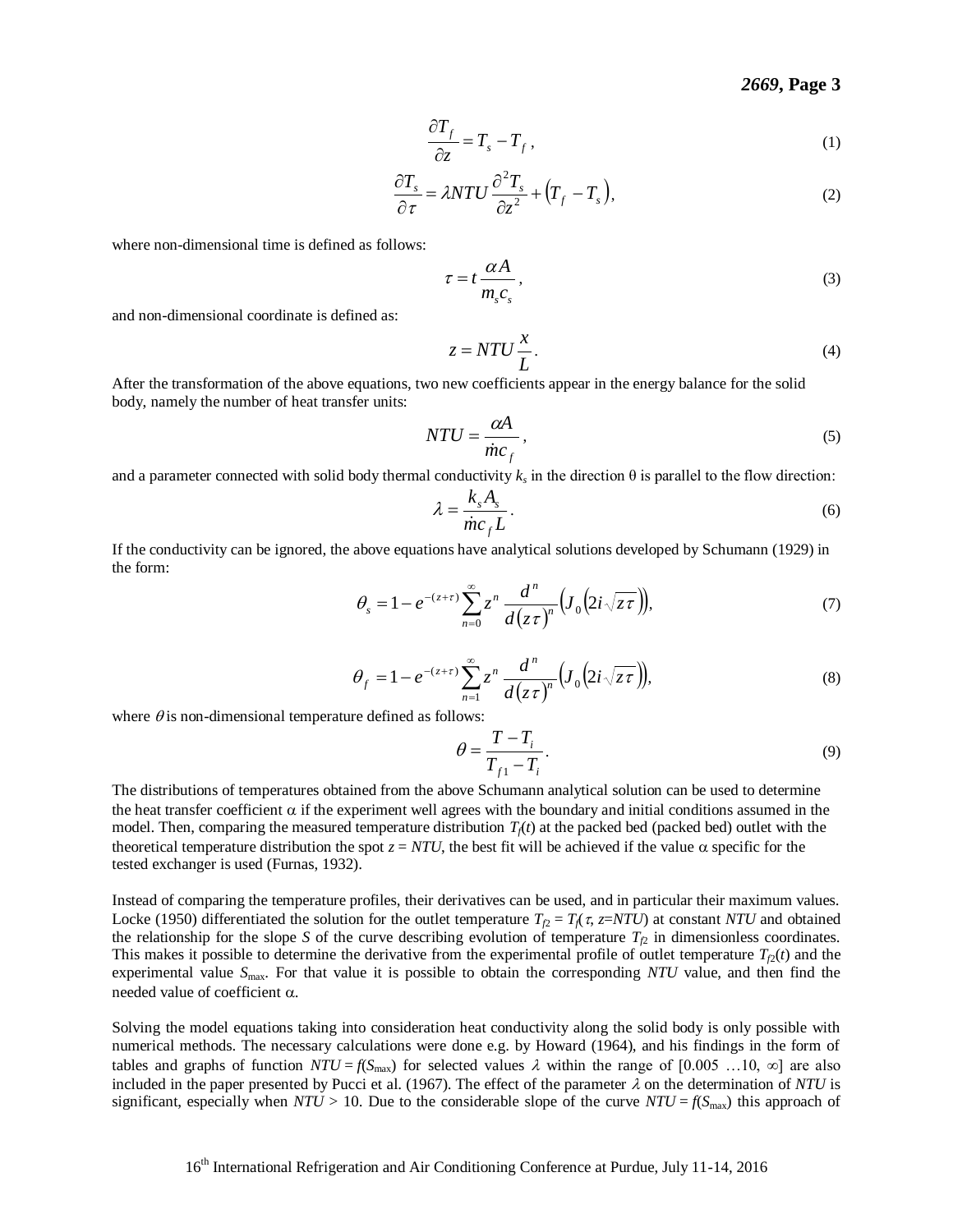determination of  $\alpha$  with the use of maximum slope  $S_{\text{max}}$  involves considerable error for certain combinations of parameters  $S_{\text{max}}$  and  $\lambda$ .

The accuracy of determining of heat transfer coefficient using the single blow method can be improved by extending the Anzelius model, providing that:

- the leap of the inlet temperature of the fluid occurs not immediately;
- heat conductivity in the solid body occurs not only in the axial direction but also in the radial direction;
- the external wall of the packed bed (packed bed) is not adiabatic; consequently there is a radial temperature gradient in the packed bed;
- pressure drop of the fluid flowing through the packed bed (packed bed) causes change of its temperature due to Joule-Thomson effect;
- the distribution of fluid velocity in the axial direction is heterogeneous due to disturbances of gas flow occurring at the elements of the packed bed (packed bed).

The modification of the initial conditions of Schumann solution proposed by Liang and Yang (1975) minimizes the problems connected with experimental realisation of the non-immediate temperature leap at the tested exchanger inlet. Liang and Yang model was further extended by Cai *et al*. (1984) by taking into consideration also the conductivity of the solid body in the axial direction. The solution of this model could be obtained by numerical procedure, however. In this case the temperature profile at the exchanger inlet can be any function of time. Chen and Chang (1996) added to the model an equation describing the heat transfer between fluid and the casing. They also took into account the Joule-Thomson effect (Chen and Chang, 1997), and finally also radial conductivity (Chang *et al.*, 1999). Luo *et al.*, 2001, highlighted the impact of disturbances of fluid flow caused by the elements of exchanger packing (so-called axial dispersion). Taking into consideration that the usually the measurements cover large number of test runs then the most useful will be the analytical solution of the temperature profile at the outlet of the tested packed bed, however.

One of the sources of inaccuracy of the heat transfer coefficient  $\alpha$  determined by means of the single blow method is the difficulty of the realisation of the immediate temperature leap at the exchanger inlet. Due to the thermal capacity of the heater any temperature changes always occur at a certain time span. Liang and Yang (1975) proposed the dimensionless inlet temperature profiles obtained in the discussed test method after switching the heater on or off as the exponential function:

$$
\theta_f(\tau, 0) = 1 - e^{-\tau/\tau^*},\tag{10}
$$

where  $\tau^*$  is an experimentally determined dimensionless constant. The above temperature profile as the boundary condition for modified Anzelius model equations (Liang and Yang, 1975). In the equation for fluid energy balance its thermal capacity was taken into consideration so the equation for gas energy balance was obtained as follows:

$$
\frac{\partial \theta_f}{\partial \tau} + b_1 \frac{\partial \theta_f}{\partial z} = b_2 (\theta_s - \theta_f), \tag{11}
$$

and in the solid body the thermal conductivity was ignored so that Eq. (2) was used. In the dimensionless form this equation can be presented as follows:

$$
\frac{\partial \theta_s}{\partial \tau} = \theta_f - \theta_s \,. \tag{12}
$$

The coefficients  $b_1$  and  $b_2$  in Eq. (11) are constant and defined as follows:

$$
b_1 = b_2 \frac{v_f}{A_{f,\min}}, \qquad b_2 = \frac{m_s c_s}{m_f c_f}, \qquad (13)
$$

where  $v_f$  is the volume of fluid inside the packed bed per length in the flow direction, and  $A_{f,\min}$  is the smallest crosssection surface area of the packed bed available for the flowing fluid. It must be remembered that temperature  $T_f$ , necessary to calculate  $\theta$  should be the value settled at the inlet after a sufficiently long time after switching the heater on or off. Equations (11) and (12) with boundary condition Eq. (10) and the following initial conditions:

$$
\theta_{s}(0, z) = \theta_{f}(0, z) = 0, \qquad (14)
$$

were solved (Liang and Yang, 1975) with the use of the Laplace transform which gave a set of equations: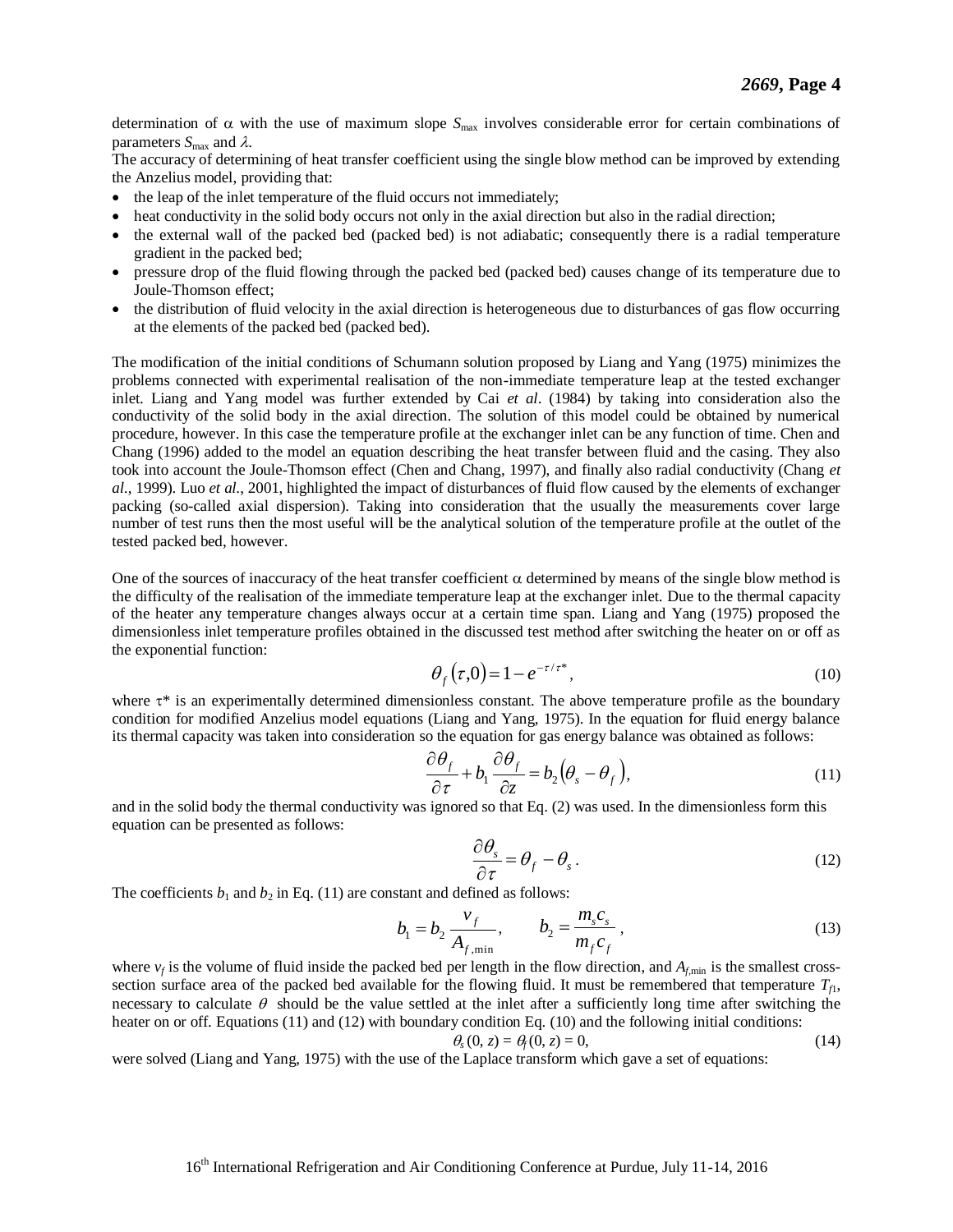$$
p\overline{\theta}_f + b_1 \frac{d\overline{\theta}_f}{dz} = b_2 (\overline{\theta}_s - \overline{\theta}_f),
$$
\n(15)

$$
p\overline{\theta}_s + \overline{\theta}_f - \overline{\theta}_s, \qquad (16)
$$

$$
\overline{\theta}_f(p,0) = \frac{1}{\tau^* p\left(p + \frac{1}{\tau^*}\right)},\tag{17}
$$

where  $\theta$  denotes the transform, and *p* is its argument. The solution to the set of Eqs. (15)–(17) in relation to  $\theta_f$  is as follows (Liang and Yang, 1975):

$$
\overline{\theta}_{f} = \frac{\exp\left(-\frac{p}{b_{1}}\left(1 + \frac{b_{2}}{1 + p}\right)z\right)}{\tau^{*} p\left(p + \frac{1}{\tau^{*}}\right)}.
$$
\n(18)

Finding the inverse Laplace transform for Eq. (18) at  $z = NTU$ , the following relationships describing the profile of dimensionless temperature at the packed bed outlet are obtained: a) if  $\tau < t^*$  (i.e.:  $t < L/w_f$ ):

$$
\theta_f(\tau, NTU) = 0 \tag{19}
$$

b) when  $\tau \geq t^*$  (i.e.:  $t \geq L/w_f$ ):

$$
\theta_f(\tau, NTU) = \frac{1}{\tau^*} \int_{t^*}^{\tau} e^{-(\tau - \eta)/\tau^* - b_2 t^*} \left\{ e^{-(\eta - t^*)} I_0 \left( 2\sqrt{b_2 t^* (\eta - t^*)} \right) + \int_0^{\eta - t^*} e^{-\zeta} I_0 \left( 2\sqrt{b_2 t^* \xi} \right) d\zeta \right\} d\eta. \tag{20}
$$

In the above relationships the symbol *t\** denotes dimensionless time defined as follows:

$$
t^* = \frac{NTU}{b_1},\tag{21}
$$

and  $w_f$  is the mean velocity of fluid in the packed bed.

Provided the relatively high numerical cost connected with the application of more complex mathematical models of heat transfer in regenerators, the authors decided that the use the above modified Liang and Yang model (Liang and Yang, 1975). The key element in this model is the consideration of the exponential character of the inlet temperature profile which allows to avoid a considerable error resulting from the impossibility to execute an immediate leap of temperature at the inlet of the tested packed bed. It is recognized that the accuracy of this model should be satisfactory for indirect measurement of the heat transfer coefficient.

#### **3. TEST APPARATUS**

 $p\vec{\theta}_j + b_j \frac{\vec{a}_T}{dt} = b_j(\vec{\theta}_i - \vec{\theta}_j).$ <br>  $p\vec{\theta}_j \vec{\theta}_j = \frac{1}{\vec{r}^2} \vec{\theta}_j = \frac{1}{\vec{r}^2}$ <br>  $p\vec{\theta}_j \vec{\theta}_j = \frac{1}{\vec{r}^2} \vec{\theta}_j$ <br>
morass the transform, and  $p$  is its argument. The solution to the set of Figs. (15)-(17) i The experimental part of the single blow method is carried out in a wind tunnel. Temperature and pressure measurement points are placed at the inlet and outlet of the tested packed bed. Static pressure difference is measured in order to determine the frictional flow resistance. In addition, the velocity of gas flow through the packed bed should be also measured. It may be suggested that the temperature of gas flowing through the packed bed should be raised above the ambient temperature by approximately 10–20 K. An electrical heating coil made of resistance wires may be applied for this purpose. Due to the required velocity homogeneity, the heating coil should disturb the flow as little as possible. The structure of the coil also affects the gas temperature profile obtained after switching it on or off which is important from the point of view of the theoretical model applied to draw up the results of the measurements. The simplest models offer the analytical solutions for which an immediate temperature leap at the measurement section inlet is assumed. Some of the theoretical models assume the inlet temperature profile that is described by an exponential function achieved in the experiment. In more complicated numerical models there is no limitation concerning the profile of inlet temperature so the restrictions concerning the heating section (mainly its length in the direction of gas flow) are less important. Due to the homogeneity of velocity profiles required in the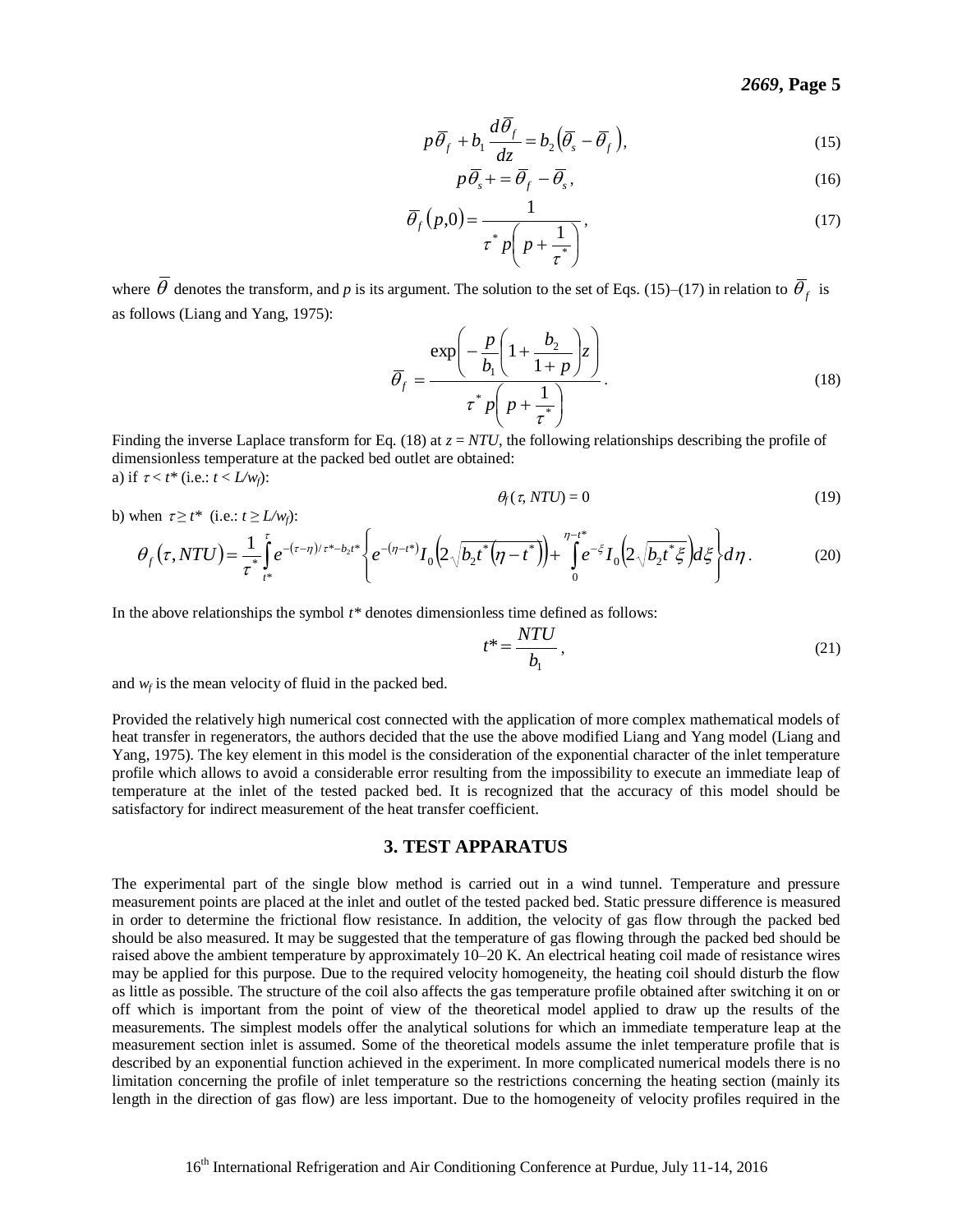case of the theoretical models, it is recommended to place a flow straightener (in the form of a honeycomb packed bed) before the test section. In order to eliminate the influence of disturbances generated at the tunnel outlet geometry, a similar flow straightener should be also placed at the outlet of the test section. Reduction of the channel hydraulic diameter between the tunnel inlet and the test section is required in order to reduce turbulence level in the flow.

The test tunnel consists of three sections as it is show in Fig. 2. Air flow rate in the tunnel was controlled by means of change of the centrifugal exhaust fan rotational speed. The electric heater capacity was also controlled. The test stand consists of three parts:

- the inlet section with an electrical heater;
- the measurement section with the tested packed bed of vegetables;
- an exhaust fan with a diffuser.



**Figure 2**. Schematic diagram of the test tunnel:

1 – flow rectifier; 2 – air flow rate and temperature sensors; 3 - electric air heater; 4 – confusor/diffuser; 5 – thermocouples net at the tested bed inlet; 6 – moisture sensors; 7 – pressure gauges; 8 – tested packed bed of vegetables; 9 – thermocouples net at the tested bed outlet; 10 –exhaust fan



**Figure 3**. Schematic of the test section: 1- tested packed bed; 2- thermocouples net at the bed inlet; 3 thermocouples net at the bed outlet; 4- pressure gauges; 5- air moisture sensors

The schematic of the test section is show in Fig. 3. The temperature distribution at the inlet and outlet to the test section were measured by means of the thermocouples nets. Based on these measurements the average temperature of air at the inlet and outlet were obtained under transient operating conditions.

The following basic parameters are measured on the test stand:

air temperature at the tunnel inlet;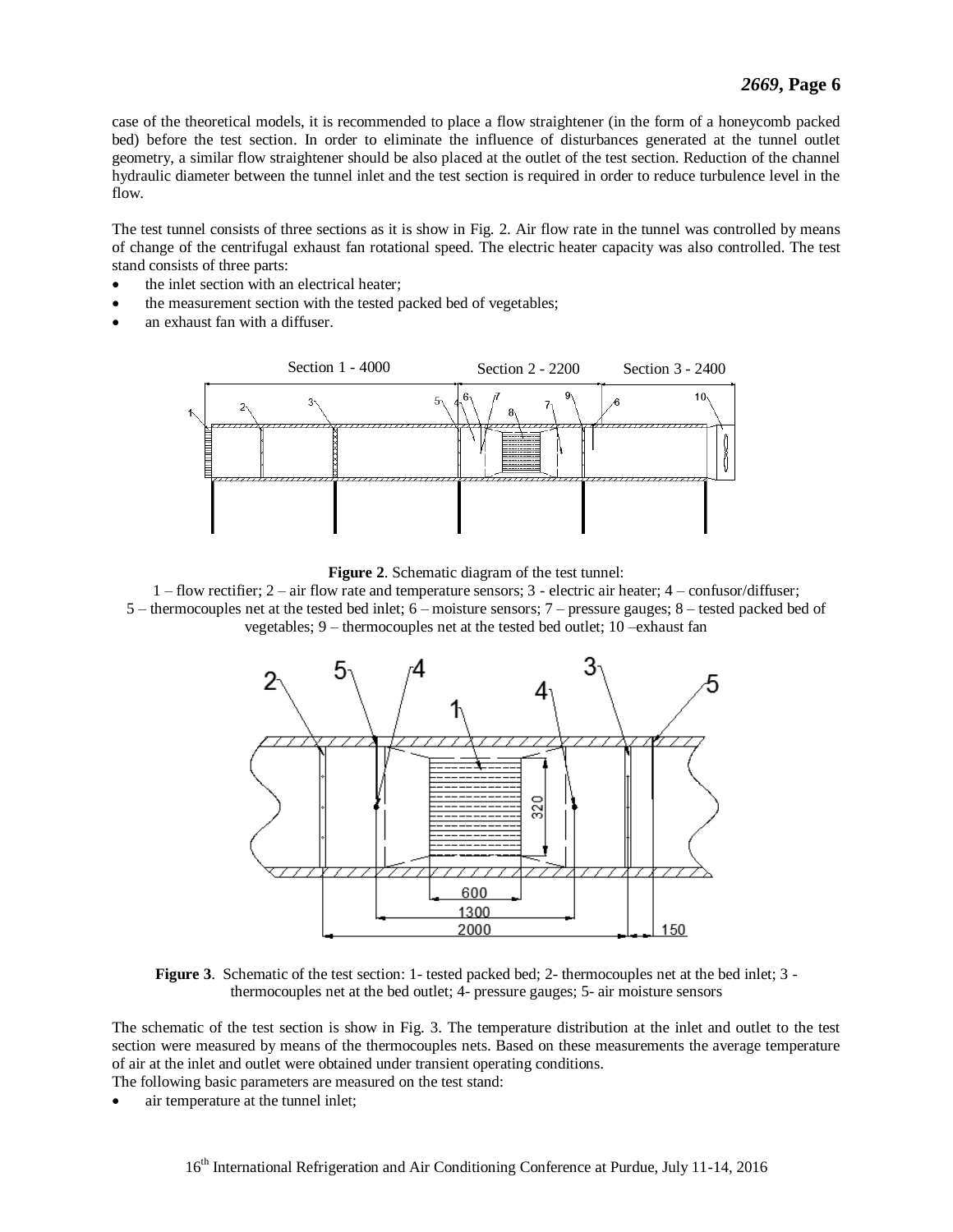- air temperature at the tested bed inlet;
- air temperature at the tested bed outlet;
- static pressure drop at the tested bed;
- dynamic pressure at the tunnel inlet;
- air humidity at the channel inlet and outlet;
- electric heater on/off signal.

Thermocouples of the type of TP201 J of the diameter 0.5 mm were applied. The thermocouples of the open junction type were applied which enabled low thermal inertia. The thermocouples were calibrated for three temperature levels with use of the calibration Pt100 sensor. The maximum difference between calibration sensor readings and thermocouples readings were not exceed  $\pm 0.15$  K.

The reported measurements were carried out for the case of Chinese cabbage. The prepared packed bed of Chinese cabbage before insertion in the test tunnel were show in Fig. 4. The tested cabbage was inserted in the gauze container.



**Figure 4**. The packed Bed of Chinese cabbage prepared for insertion to the test channel

The dimensions of the prepared packed bed were as follows: width 0.400 m; height 0.320 m; length 0.600 m; number of cabbages 12. The detailed parameters of the tested bed were presented in Table 1.

| <b>THOIC</b> I.I didingtons of the tested oca of Chinese educate |              |                                                |                                                 |                                                        |          |                                                            |                                 |
|------------------------------------------------------------------|--------------|------------------------------------------------|-------------------------------------------------|--------------------------------------------------------|----------|------------------------------------------------------------|---------------------------------|
| packed<br>bed                                                    | mass<br>[kg] | total<br>volume<br>$\lceil \text{dm}^3 \rceil$ | volume<br>occupied by<br>vegetables<br>$[dm^3]$ | volume of<br>free space<br>$\lceil \text{dm}^3 \rceil$ | porosity | outer surface area<br>of vegetables<br>$\lceil m^2 \rceil$ | density<br>[kg/m <sup>3</sup> ] |
|                                                                  | $m_m$        |                                                | $V_m$                                           |                                                        |          | $n_n$                                                      |                                 |
|                                                                  | 1.209        | 2.88                                           | 1.12                                            | 1.76                                                   | 0.61     | 0.145                                                      | 1007.5                          |
| п                                                                | 1.470        | 3.32                                           | 1.51                                            | 1.81                                                   | 0.55     | 0.142                                                      | 973.5                           |
| Ш                                                                | 1.304        | 3.01                                           | 1.41                                            | 1.6                                                    | 0.53     | 0.127                                                      | 924.8                           |
| average                                                          | 1.328        | 3.7                                            | 1.35                                            | 1.72                                                   | 0.56     | 0.138                                                      | 968.6                           |

|  |  | Table 1. Parameters of the tested bed of Chinese cabbage |  |  |  |  |  |  |
|--|--|----------------------------------------------------------|--|--|--|--|--|--|
|--|--|----------------------------------------------------------|--|--|--|--|--|--|

The average mass of the tested bed was 16.15 kg; the average mass of the single cabbage was 1.35 kg; average heat transfer surface area of the single cabbage 1.656 m<sup>2</sup>. The average hydraulic diameter of the packed bed  $d_h$  may be assessed on the basis of porosity: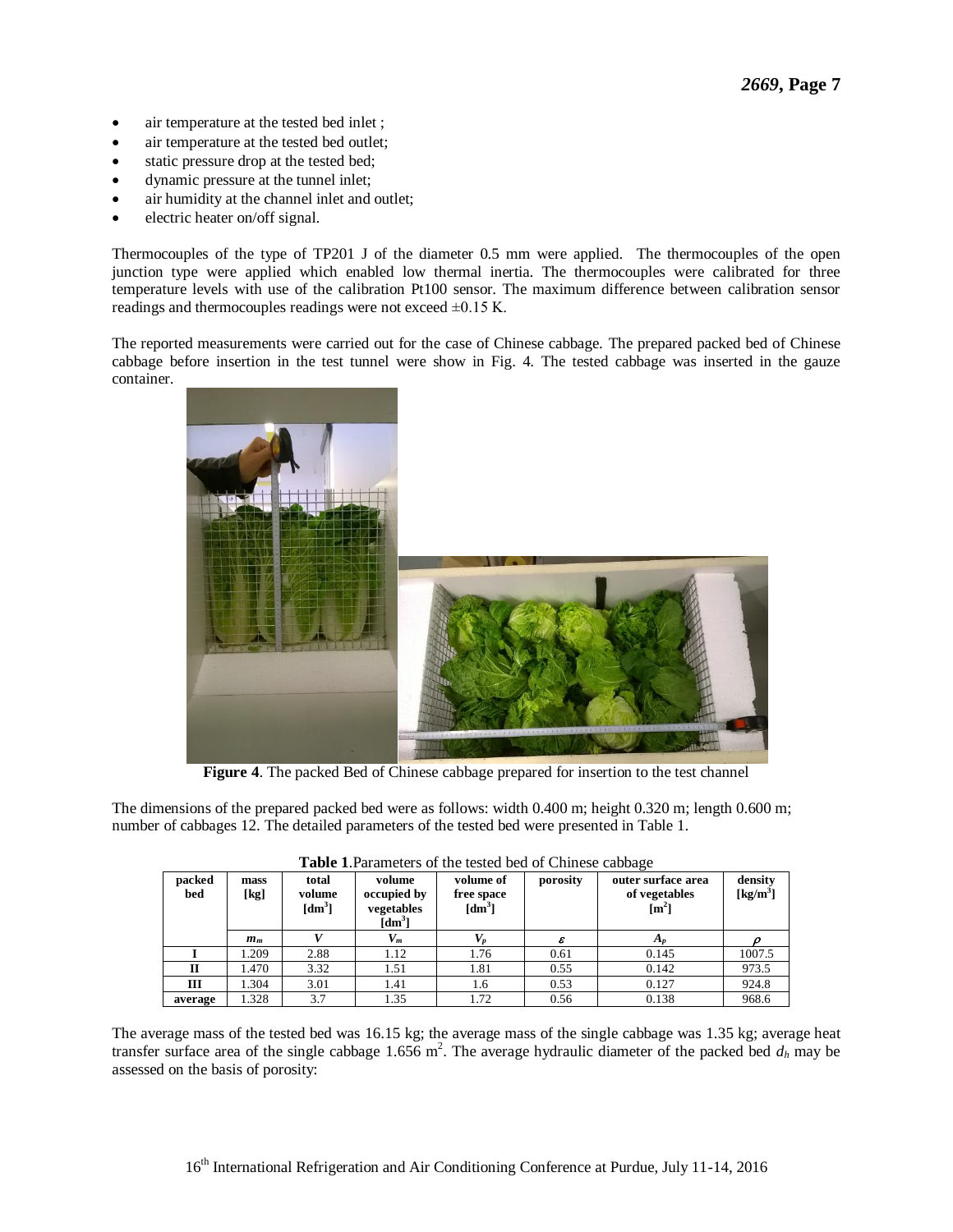$$
d_h = \frac{4A_p}{U_p} = 4\frac{V_p}{A_p} = 4\frac{\varepsilon}{a},
$$
\n(22)

where:  $A_p$  – surface area of free space;  $V_p$  – volume of free space;  $U_p$  – perimeter of free space;  $V$  - total volume of free space;  $\varepsilon$  - porosity  $(V_p/V)$ ;  $a$  – specific surface area  $(A_p/V)$ .

#### **4. TEST RESULTS**

The obtained results based on the application of the described single blow technique for the packed bed of Chinese cabbage were presented in Table 2. It should be noted that Reynolds number *Re* was based on flow parameters in the equivalent channel inside the packed bed and *w* is velocity at the tested bed inlet. On the basis of the obtained experimental results the following correlation describing heat transfer in packed bed of Chinese cabbage may be proposed:

$$
Nu = 0.374 \,\text{Re}^{0.934} \,\text{Pr}^{0.33} \,. \tag{23}
$$

| <b>Tuble 2.</b> Instally of figure trailers fillowship children |                 |      |                               |        |       |       |         |
|-----------------------------------------------------------------|-----------------|------|-------------------------------|--------|-------|-------|---------|
| $w$ [m/s]                                                       | $\Delta p$ [Pa] | Re   | $\alpha$ [W/m <sup>2</sup> K] | Nu     | Pr    |       | $f_D\,$ |
| 0.058                                                           | 6.68            | 591  | 22                            | 78.92  | 0.815 | 0.143 | 145.1   |
| 0.313                                                           | 40.35           | 3176 | 62                            | 200.96 | 0.736 | 0.070 | 30.27   |
| 0.507                                                           | 83.24           | 5148 | 95                            | 318.50 | 0.761 | 0.068 | 23.76   |
| 0.164                                                           | 6.09            | 1677 | 30                            | 111.69 | 0.821 | 0.071 | 17.97   |
| 0.307                                                           | 23.66           | 3134 | 49                            | 171.41 | 0.771 | 0.060 | 19.99   |
| 0.498                                                           | 55.50           | 5063 | 80                            | 272.78 | 0.751 | 0.059 | 17.94   |
| 0.699                                                           | 120.0           | 7109 | 117                           | 391.73 | 0.737 | 0.061 | 19.69   |

**Table 2**. Results of heat transfer measurements



**Figure 5**. Comparison of measured Nusselt number *Nu* with proposed correlation eq. (23)

The comparison of the measurement results with proposed dimensionless relationship eq. (23) is presented in Fig. 5. It is worth to note that relatively high heat transfer coefficients were achieved in the reported tests. This may be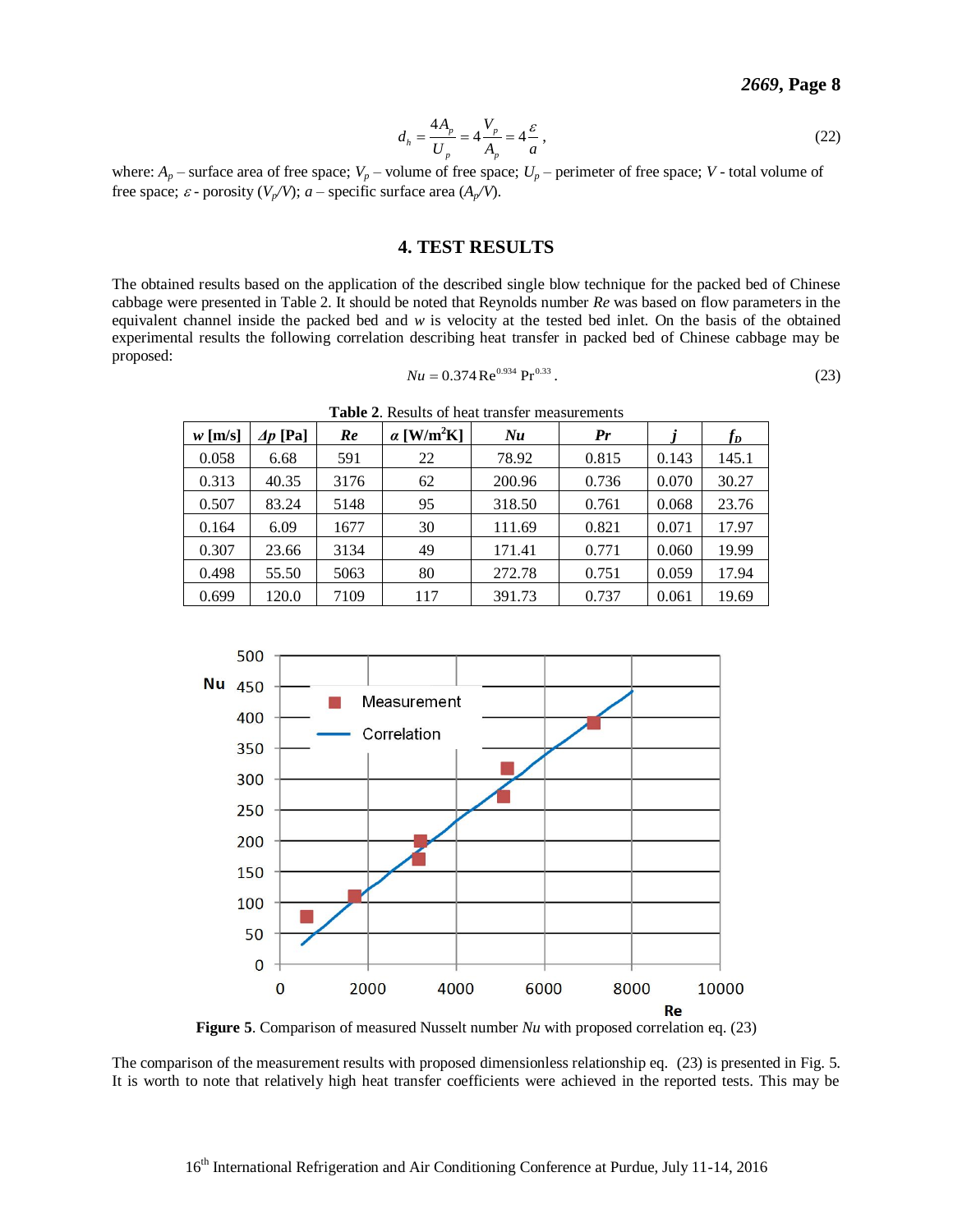attributed to the high heat transfer surface area enhancement of the tested cabbage since the average outer surface area was taken into account in the measurement procedure.

#### **5. SUMMARY**

This paper presents the methodology of the measurement of heat transfer coefficients for packed bed composed of the vegetables. The reported measurements were carried out for the case of Chinese cabbage. It is necessary to emphasize the necessity to develop an indirect method of measurement of the heat transfer coefficient by means of single blow technique. The current results involve the modification of this method proposed by Liang and Yang (Liang and Yang, 1975). The authors believe that the proposed methodology proved to be useful and produced reliable values of coefficients given by relationships eq. (23) for the tested packed bed of Chinese cabbage. Further development of the proposed methodology may be proposed for the case of the other vegetables.

#### **NOMENCLATURE**

| A                  | $-$ heat transfer area, m <sup>2</sup>                                                                                            |
|--------------------|-----------------------------------------------------------------------------------------------------------------------------------|
| $A_{s}$            | $-$ cross section, m <sup>2</sup>                                                                                                 |
|                    | $b_1, b_2$ – coefficients (constants)                                                                                             |
| $\mathcal{C}$      | $-$ specific heat at constant pressure, $J/(kg·K)$                                                                                |
| $d_h$              | - average hydraulic diameter of the packed bed, m                                                                                 |
| f                  | - Fanning flow resistance factor                                                                                                  |
| $f_D$              | - Darcy flow resistance factor                                                                                                    |
| $\overline{G}$     | - mass flux density, kg/( $m^2$ ·s)                                                                                               |
| $I_0$              | - modified Bessel function of the first kind of zero order                                                                        |
| $\dot{I}$          | $-$ Colburn coefficient                                                                                                           |
|                    | $J_{0}, J_{1}$ - Colburn coefficient<br>$J_{0}, J_{1}$ - Bessel function of the first kind of zero and first order, respectively, |
| $\mathbf{k}$       | $-$ heat conduction, W/(m·K)                                                                                                      |
| L                  | - length of the packed bed, m                                                                                                     |
|                    | $m$ – mass, kg                                                                                                                    |
|                    | $\dot{m}$ – mass flow rate, kg/s                                                                                                  |
|                    | $Nu$ - Nusselt number                                                                                                             |
|                    | $NTU$ – number of thermal units                                                                                                   |
| $p_{\parallel}$    | - argument<br>- Prandtl number                                                                                                    |
| Pr                 |                                                                                                                                   |
|                    | $Re$ – Reynolds number                                                                                                            |
|                    | $S_{max}$ – maximum slope                                                                                                         |
| t                  | $-$ time, s                                                                                                                       |
| $t^*$              | $-$ dimensionless time                                                                                                            |
| T                  | – temperature, $\mathrm{C}$ , K                                                                                                   |
| w                  | $-$ mean velocity of fluid, m/s                                                                                                   |
| $\boldsymbol{x}$   | - distance between inlet and outlet of the packed bed, m                                                                          |
| z, y               | - dimensionless distance to the packed bed inlet                                                                                  |
| $\alpha$           | - heat transfer coefficient, $W/(m^2 \cdot K)$                                                                                    |
| $\eta$             | $-$ variable integration                                                                                                          |
| $\theta$           | - dimensionless temperature                                                                                                       |
| λ                  | - dimensionless axial conduction parameter                                                                                        |
| $\boldsymbol{\xi}$ | $-$ variable integration                                                                                                          |
| $\rho$             | $-\text{density, kg/m}^3$                                                                                                         |
| $\tau$             | $-$ dimensionless time                                                                                                            |
| $\mathcal V$       | - volume of fluid inside the packed bed per length, $m^3/m$                                                                       |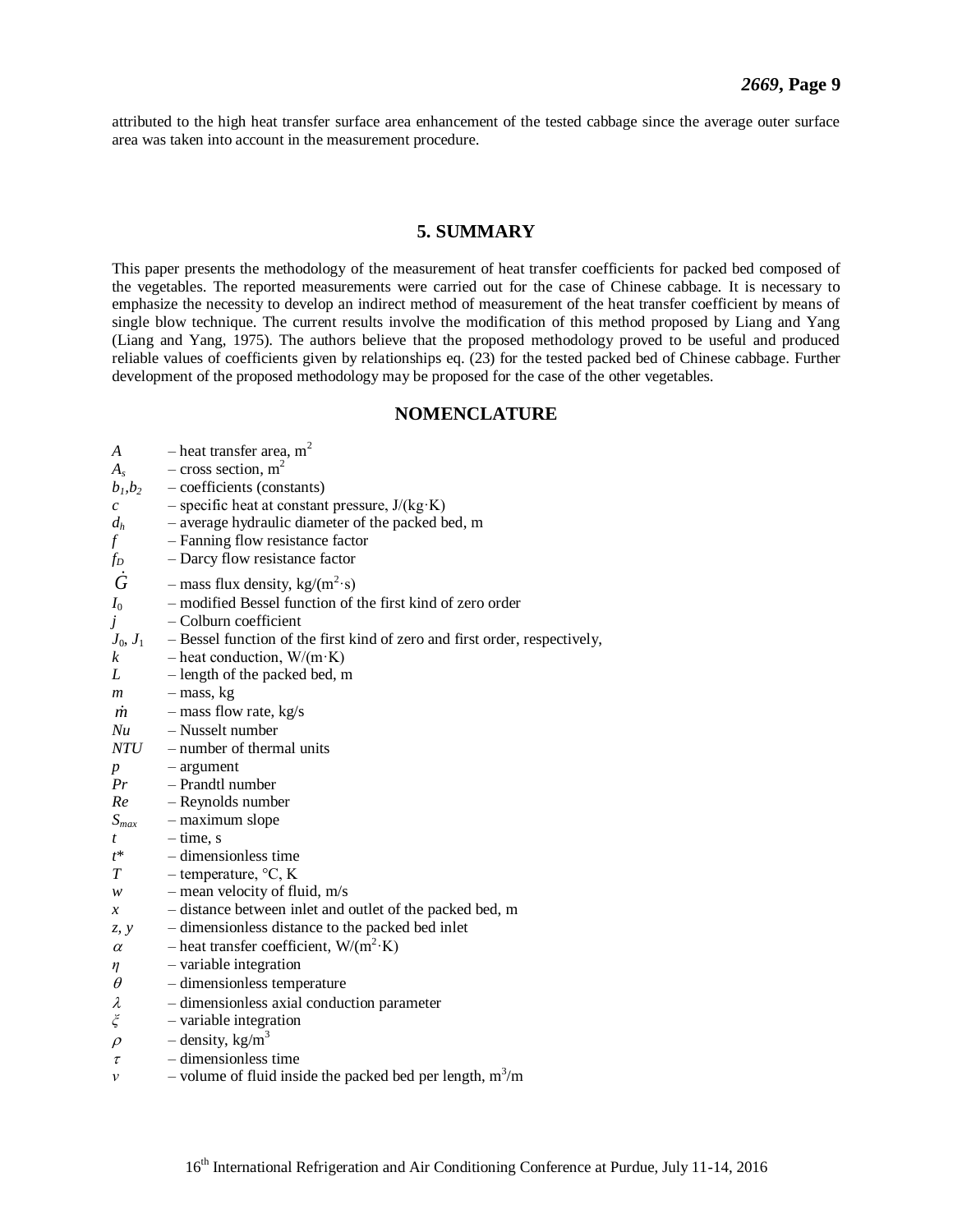*subscripts:*

- $f$  fluid
- $i$  initial value
- *s* solid (packed bed)
- *w* wall of exchanger
- 1, 2 packed bed inlet and outlet, respectively

#### **REFERENCES**

Achenbach E. (1995). Heat and flow characteristics of packed beds. *Experimental Thermal and Fluid Science 10*, 17-27.

ANSYS FLUENT 14.5. Theory Guide, April 2012.

ASHRAE Handbook – Refrigeration (2006).

Alvarez G. , Bournet P.-E., Flick D. (2003). Two-dimensional simulation of turbulent flow and transfer through stacked spheres*. International Journal of Heat and Mass Transfer 46*, 2459-2469

Anzelius A. (1926). Über Erwärmung vermittels durchströmender Medien. *Zeitschrift für Angewandte Mathematik und Mechanik 6*, No 4, 291–294.

Becker B.R., Fricke B.A. (2004). Heat transfer coefficients for forced-air cooling and freezing of selected foods. *International Journal of Refrigeration 27*, 540-551.

Ben Amara S., Laguerre O., Flick D. (2004). Experimental study of convective heat transfer during cooling with low air velocity in a stack of objects. *International Journal of Thermal Science 43*, 1213-1221.

Cai Z.H., Li M.L., Wu Y.W., Ren H.S. (1984). A modified selected point matching technique for testing compact packed bed surfaces. *International Journal of Heat and Mass Transfer 27*, Issue 7, 971-978.

Chen P.-H., Chang Z.-Ch. (1996) An improved model for the single-blow measurement including the non-adiabatic side wall effect. *International Communications in Heat and Mass Transfer 23*, No. 1, 55-68.

Chen P.-H., Chang Z.-Ch. (1997). Measurements of thermal performance of cryocooler regenerators using an improved single-blow method. *International Journal of Heat and Mass Transfer 40*, No. 10, 2341-2349.

Chang Z.-Ch., Hung M.-Sh., Ding P.-P., Chen P.-H. (1999). Experimental evaluation of thermal performance of Gifford–McMahon regenerator using an improved single-blow model with radial conduction. *International Journal of Heat and Mass Transfer 42*, 405-413.

Defraeye T., Blocken B., Derome D., Nicolai B., Carmeliet J. (2012). Convective heat and mass transfer modelling at air-porous material interfaces: Overview of existing methods and relevance. *Chemical Engineering Science 74*, 49-58.

Howard C.P. (1964). The single blow problem including the effects of longitudinal conduction. *ASME Paper No. 64-GTP-11, presented at Gas Turbine Conference and Product Show*, Houston TX, USA.

Kays W.M., London A.L. (1997). *Compact packed beds.* McGraw-Hill.

Kondjoyan A. (2006). A review on surface heat and mass transfer coefficients during air chilling and storage of food products, *International Journal of Refrigeration 29*, 863-875.

Liang C.Y., Yang. W.-J. (1975). Modified single-blow technique for performance evaluation on heat transfer surfaces. *Transactions of the ASME Series C: Journal of Heat Transfer 97*, 16-21.

Locke G.L. (1950). Heat transfer and flow friction characteristics of porous solids. *Technical Report No. 10*, Department of Mechanical Engineering, Stanford University, Stanford CA, USA.

Luo X., Roetzel W., Lüdersen U. (2001). The single-blow transient testing technique considering longitudinal core conduction and fluid dispersion. *International Journal of Heat and Mass Transfer 44*, 121-129.

Pucci P.F., Howard C.P., Piersall C.H. Jr. (1967). The single-blow transient testing technique for compact packed bed surfaces. *Trans. ASME: Journal of Engineering for Power 89*, 29-40.

Schumann T.E.W. (1929). Heat transfer: a liquid flowing through porous prism. *J. Franklin Inst. 208*, No 3, 405- 416.